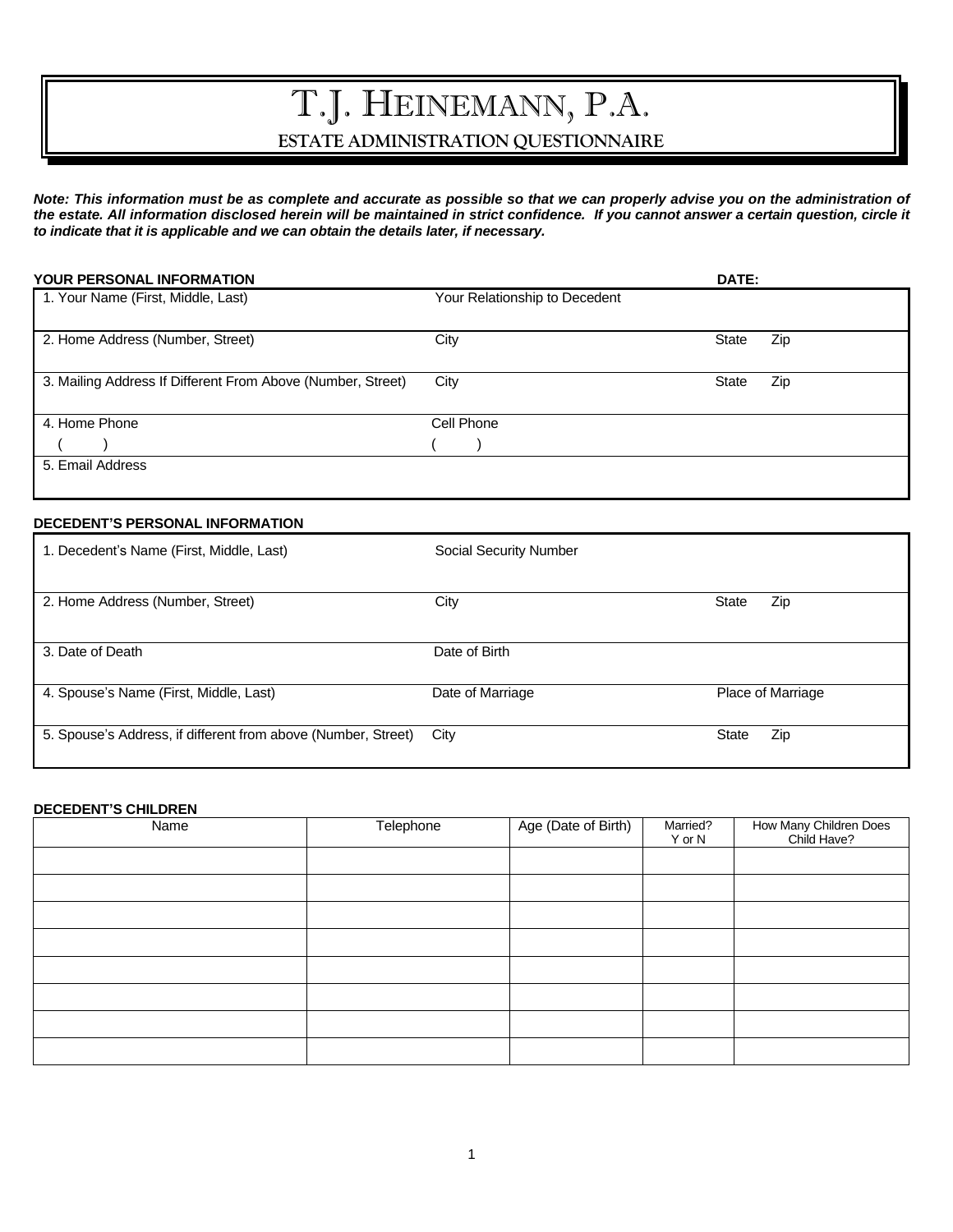# **DECEDENT'S ESTATE PLANNING DOCUMENTS**

# **LAST WILL & TESTAMENT**

| 1. Last Will & Testament and Codicil(s), if any                     |                       |              |     |
|---------------------------------------------------------------------|-----------------------|--------------|-----|
| Circle One: Yes or No                                               |                       |              |     |
| 2. Location of Original Last Wil                                    | Date of Last Will     |              |     |
|                                                                     |                       |              |     |
| 3. Location of Original Codicil(s)                                  | Date(s) of Codicil(s) |              |     |
|                                                                     |                       |              |     |
| 4. Personal Representative Named in Last Will (First, Middle, Last) |                       |              |     |
|                                                                     |                       |              |     |
| 5. Home Address (Number, Street)                                    | City                  | <b>State</b> | Zip |
|                                                                     |                       |              |     |
| 6. Mailing Address, If different from above (Number, Street)        | City                  | <b>State</b> | Zip |
|                                                                     |                       |              |     |
| 7. Home Phone                                                       | Cell Phone            |              |     |
|                                                                     |                       |              |     |
| 8. Email Address                                                    |                       |              |     |
|                                                                     |                       |              |     |

# **Personal Representative Information**

| 1. Personal Representative Named in Last Will (First, Middle, Last) |      |            |              |     |
|---------------------------------------------------------------------|------|------------|--------------|-----|
| 2. Home Address (Number, Street)                                    | City |            | <b>State</b> | Zip |
| 3. Mailing Address, If different from above (Number, Street)        | City |            | <b>State</b> | Zip |
| 4. Home Phone                                                       |      | Cell Phone |              |     |
|                                                                     |      |            |              |     |
| 5. Email Address                                                    |      |            |              |     |
| 6. Relationship to Decedent                                         |      |            |              |     |

### **Successor Personal Representative Information**

| 1. Successor Personal Representative Named in Last Will (First, Middle, Last) |            |              |     |
|-------------------------------------------------------------------------------|------------|--------------|-----|
| 2. Home Address (Number, Street)                                              | City       | <b>State</b> | Zip |
| 3. Mailing Address, If different from above (Number, Street)                  | City       | <b>State</b> | Zip |
| 4. Home Phone                                                                 | Cell Phone |              |     |
|                                                                               |            |              |     |
| 5. Email Address                                                              |            |              |     |
| 6. Relationship to Decedent                                                   |            |              |     |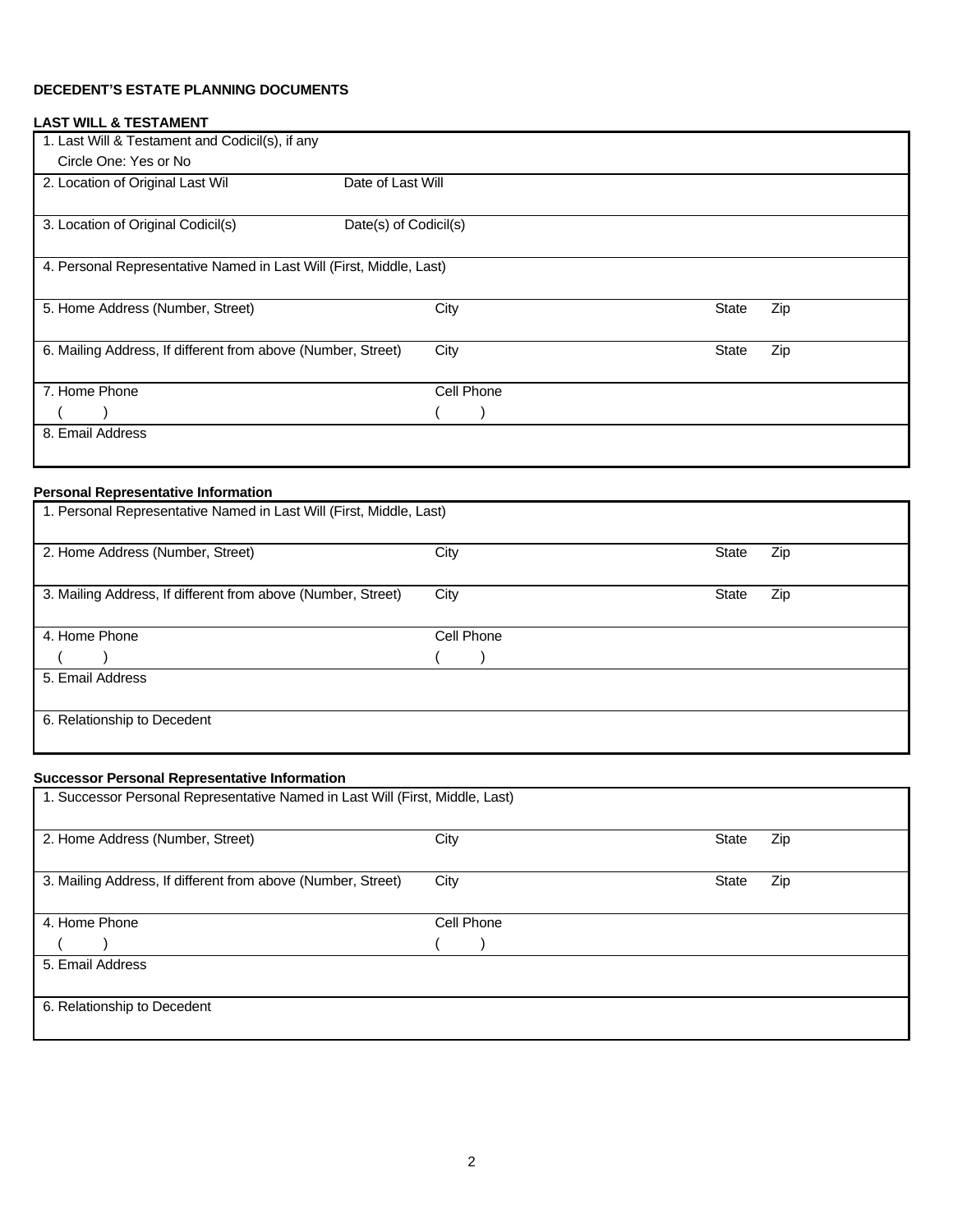| <b>TRUST</b>                         |                         |  |
|--------------------------------------|-------------------------|--|
| 1. Trust and Amendment(s), if any    | Name of Trust           |  |
| Circle One: Yes or No                |                         |  |
| 2. Location of Original Trust        | Date of Trust           |  |
| 3. Location of Original Amendment(s) | Date(s) of Amendment(s) |  |

# **Trustee Information**

| 1. Trustee Named in Trust (First, Middle, Last)              |            |                     |
|--------------------------------------------------------------|------------|---------------------|
| 2. Home Address (Number, Street)                             | City       | Zip<br><b>State</b> |
| 3. Mailing Address, If different from above (Number, Street) | City       | Zip<br><b>State</b> |
| 4. Home Phone                                                | Cell Phone |                     |
|                                                              |            |                     |
| 5. Email Address                                             |            |                     |
|                                                              |            |                     |
| 6. Relationship to Decedent                                  |            |                     |

# **Successor Trustee Information**

| 1. Successor Trustee Named in Trust (First, Middle, Last)    |      |            |              |     |
|--------------------------------------------------------------|------|------------|--------------|-----|
| 2. Home Address (Number, Street)                             | City |            | <b>State</b> | Zip |
| 3. Mailing Address, If different from above (Number, Street) | City |            | <b>State</b> | Zip |
| 4. Home Phone                                                |      | Cell Phone |              |     |
|                                                              |      |            |              |     |
| 5. Email Address                                             |      |            |              |     |
| 6. Relationship to Decedent                                  |      |            |              |     |

# **Alternate Successor Trustee Information**

| 1. Alternate Successor Trustee Named in Trust (First, Middle, Last) |            |       |     |
|---------------------------------------------------------------------|------------|-------|-----|
| 2. Home Address (Number, Street)                                    | City       | State | Zip |
| 3. Mailing Address, If different from above (Number, Street)        | City       | State | Zip |
| 4. Home Phone                                                       | Cell Phone |       |     |
|                                                                     |            |       |     |
| 5. Email Address                                                    |            |       |     |
| 6. Relationship to Decedent                                         |            |       |     |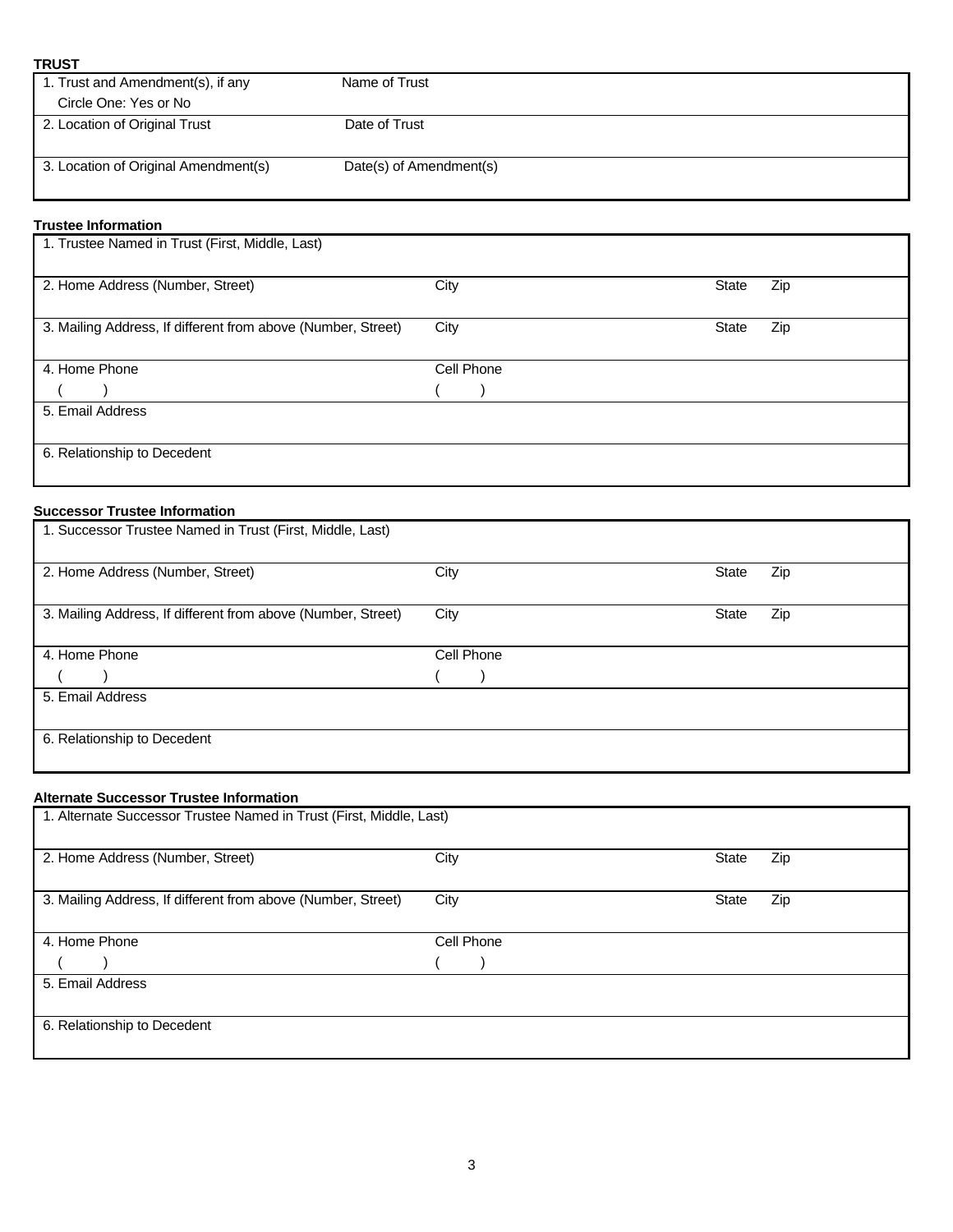# **BENEFICIARY INFORMATION (Other than Spouse and Children named above)**

| Zip |
|-----|
|     |
| Zip |
|     |
|     |
|     |
|     |
|     |
|     |

| 1. Beneficiary (First, Middle, Last)                         | Date of Birth (if a Minor) |       |     |
|--------------------------------------------------------------|----------------------------|-------|-----|
| 2. Home Address (Number, Street)                             | City                       | State | Zip |
| 3. Mailing Address, If different from above (Number, Street) | City                       | State | Zip |
| 4. Home Phone                                                | Cell Phone                 |       |     |
|                                                              |                            |       |     |
| 5. Email Address                                             |                            |       |     |
| 6. Relationship to Decedent                                  |                            |       |     |

| 1. Beneficiary (First, Middle, Last)                         | Date of Birth (if a Minor) |              |     |
|--------------------------------------------------------------|----------------------------|--------------|-----|
| 2. Home Address (Number, Street)                             | City                       | State        | Zip |
| 3. Mailing Address, If different from above (Number, Street) | City                       | <b>State</b> | Zip |
| 4. Home Phone                                                | Cell Phone                 |              |     |
|                                                              |                            |              |     |
| 5. Email Address                                             |                            |              |     |
| 6. Relationship to Decedent                                  |                            |              |     |

| 1. Beneficiary (First, Middle, Last)                         | Date of Birth (if a Minor) |              |     |
|--------------------------------------------------------------|----------------------------|--------------|-----|
| 2. Home Address (Number, Street)                             | City                       | <b>State</b> | Zip |
|                                                              |                            |              |     |
| 3. Mailing Address, If different from above (Number, Street) | City                       | <b>State</b> | Zip |
| 4. Home Phone                                                | Cell Phone                 |              |     |
|                                                              |                            |              |     |
| 5. Email Address                                             |                            |              |     |
|                                                              |                            |              |     |
| 6. Relationship to Decedent                                  |                            |              |     |
|                                                              |                            |              |     |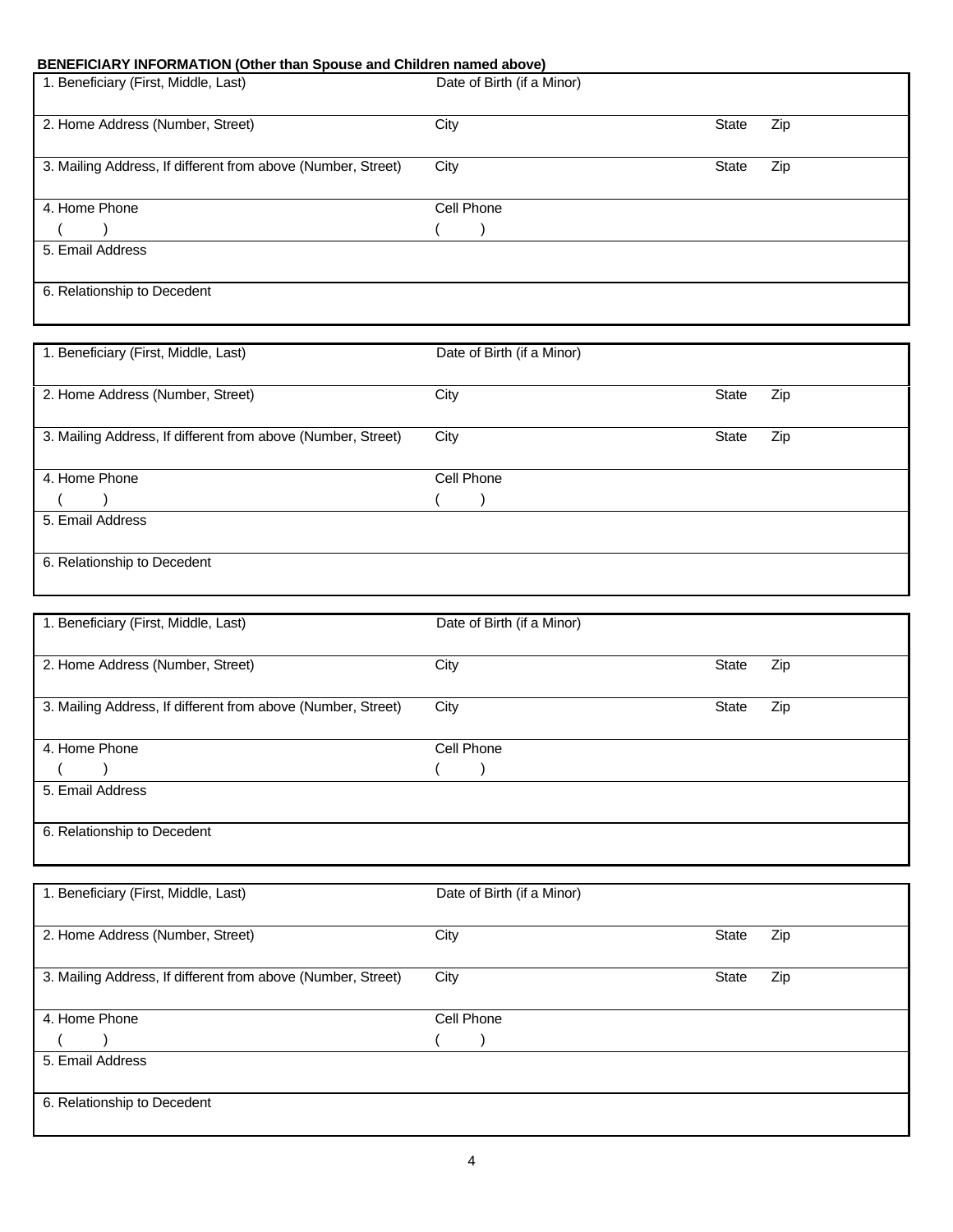### **DECEDENT'S FINANCIAL INFORMATION (attach additional sheets or use the back if necessary – approximate values are fine for now)**

# 1. **REAL ESTATE.** Does Decedent own a primary residence or any other real estate?

| Description and Location | Titled in whose name? | Purchase<br>Price | Date of<br>Death<br>Value | Mortgage<br>Amount | Name of<br>Lender |
|--------------------------|-----------------------|-------------------|---------------------------|--------------------|-------------------|
|                          |                       |                   |                           |                    |                   |
|                          |                       |                   |                           |                    |                   |
|                          |                       |                   |                           |                    |                   |
|                          |                       |                   |                           |                    |                   |

#### 2. **AUTOMOBILES, ETC.** Does Decedent own any other titled property such as a car, boat, airplane etc.?

| Description | Titled in whose name? | Purchase<br>Price | Date of<br>Death<br>Value | Financed<br>Amount | Name of<br>Lender |
|-------------|-----------------------|-------------------|---------------------------|--------------------|-------------------|
|             |                       |                   |                           |                    |                   |
|             |                       |                   |                           |                    |                   |
|             |                       |                   |                           |                    |                   |
|             |                       |                   |                           |                    |                   |
|             |                       |                   |                           |                    |                   |

#### 3. **BANK ACCOUNTS.** Does Decedent have any checking accounts?

| Name of Bank | Titled in whose name?<br>(Indicate if Beneficiary Designated and to Whom) | Date of Death<br>Value |
|--------------|---------------------------------------------------------------------------|------------------------|
|              |                                                                           |                        |
|              |                                                                           |                        |
|              |                                                                           |                        |
|              |                                                                           |                        |
|              |                                                                           |                        |
|              |                                                                           |                        |
|              |                                                                           |                        |

#### 4. **INTERST BEARING ACCOUNTS**. Does Decedent have any other interest-bearing accounts (savings, money market) and/or CD's?

| Name of Bank | Titled in whose name?<br>(Indicate if Beneficiary Designated and to Whom) | Date pf Death<br>Value |  |  |
|--------------|---------------------------------------------------------------------------|------------------------|--|--|
|              |                                                                           |                        |  |  |
|              |                                                                           |                        |  |  |
|              |                                                                           |                        |  |  |
|              |                                                                           |                        |  |  |
|              |                                                                           |                        |  |  |

#### 5. **STOCKS, BONDS, MUTUAL FUNDS.** Does Decedent own any stocks, bonds or mutual funds (including interests in closely-held companies i.e. S-Corps, LLCs or partnerships)?

| Number<br>Shares | Name of Security or Institution | Titled in whose name?<br>(Indicate if Beneficiary Designated) | <b>Purchase Price</b> | Date of Death<br>Value |
|------------------|---------------------------------|---------------------------------------------------------------|-----------------------|------------------------|
|                  |                                 |                                                               |                       |                        |
|                  |                                 |                                                               |                       |                        |
|                  |                                 |                                                               |                       |                        |
|                  |                                 |                                                               |                       |                        |
|                  |                                 |                                                               |                       |                        |